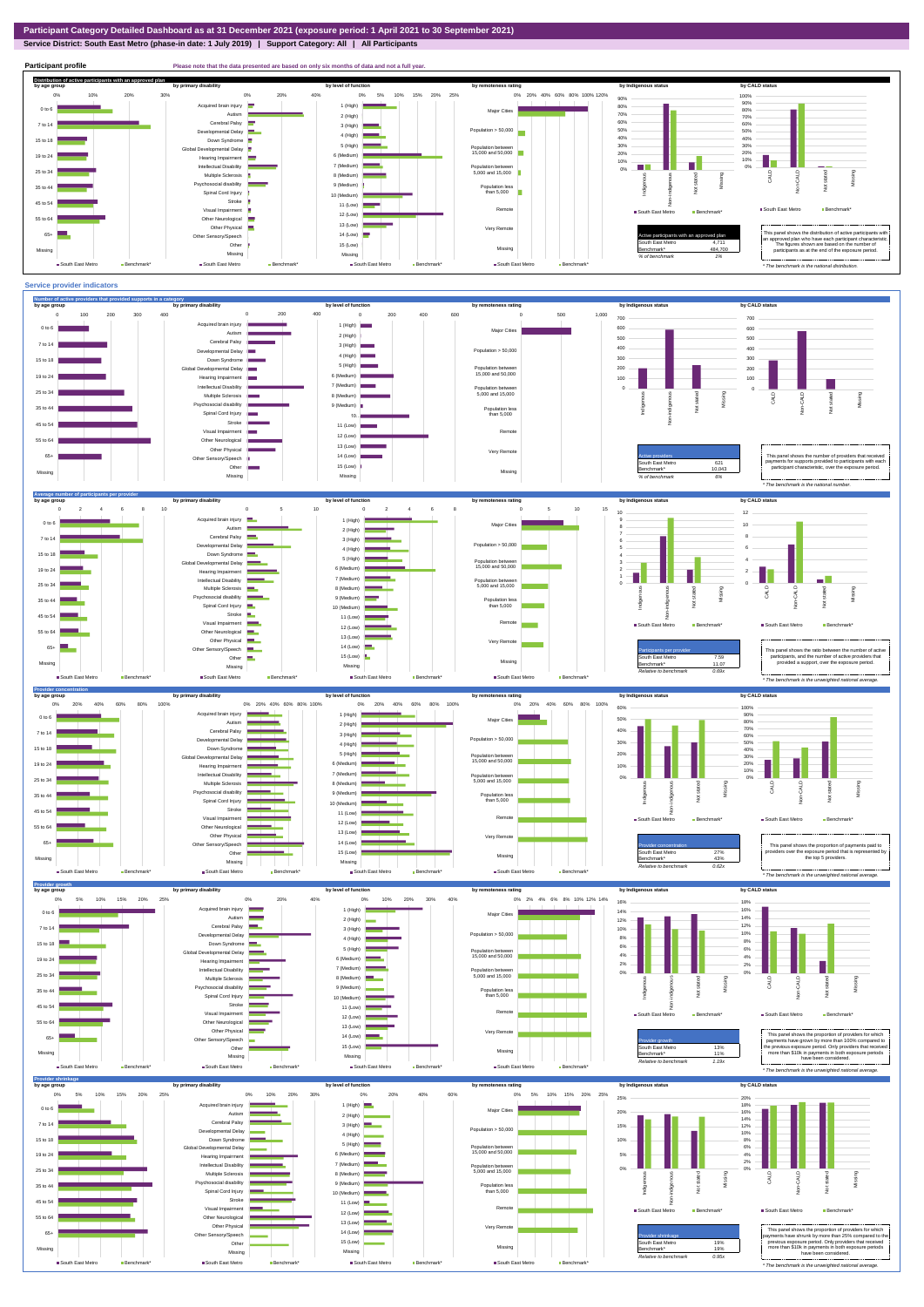## **Service District: South East Metro (phase-in date: 1 July 2019) | Support Category: All | All Participants**

![](_page_1_Figure_2.jpeg)

|                                | Active participants with |                                                                                                                       | Participants          | Provider      | Provider         | Provider   | Total plan     |                                  |                    | Outcomes indicator on | Has the NDIS helped with |
|--------------------------------|--------------------------|-----------------------------------------------------------------------------------------------------------------------|-----------------------|---------------|------------------|------------|----------------|----------------------------------|--------------------|-----------------------|--------------------------|
| <b>Support category</b>        | approved plans           | <b>Active providers</b>                                                                                               | per provider          | concentration | growth           | shrinkage  | budgets (\$m)  | Payments (\$m)                   | <b>Utilisation</b> | choice and control    | choice and control?      |
| Core                           |                          |                                                                                                                       |                       |               |                  |            |                |                                  |                    |                       |                          |
|                                | 3.185                    |                                                                                                                       | 18.7                  |               | 11%              |            | 4.3            |                                  | 61%                |                       |                          |
| Consumables                    |                          | 170                                                                                                                   |                       | 69%           |                  | 6%         | 88.6           | 2.6                              |                    | 51%                   | 81%                      |
| <b>Daily Activities</b>        | 2.483                    | 249                                                                                                                   | 10.0                  | 49%           | 12%              | 17%        |                | 76.6                             | 87%                | 49%                   | 81%                      |
| Community                      | 2.846                    | 189                                                                                                                   | 15.1                  | 39%           | 15%              | 7%         | 37.1           | 24.7                             | 67%                | 46%                   | 80%                      |
| Transport<br>------------      | 2.132<br>. <del>.</del>  | 79<br>.                                                                                                               | 27.0<br>--------<br>. | 51%<br>.      | 0%<br><br>.      | 29%<br>    | 3.0<br>.       | 2.7                              | 88%<br>            | 45%<br>               | 81%<br>.                 |
| Core total                     | 4.259                    | 404                                                                                                                   | 10.5                  | 44%           | 13%              | 13%        | 133.0          | 106.7                            | 80%                | 50%                   | 79%                      |
|                                |                          |                                                                                                                       |                       |               |                  |            |                |                                  |                    |                       |                          |
| <b>Capacity Building</b>       |                          |                                                                                                                       |                       |               |                  |            |                |                                  |                    |                       |                          |
| Choice and Control             | 2.038                    | R <sub>1</sub>                                                                                                        | 25.2                  | 79%           | 6%               | 13%        | 1.4            | 1.4                              | 97%                | 56%                   | 80%                      |
| <b>Daily Activities</b>        | 4.596                    | 286<br>and the state of the state of the state of the state of the state of the state of the state of the state of th | 16.1                  | 55%           | 16%              | 20%        | 28.5           | <b>Contract Contract</b><br>19.7 | 69%                | 49%                   | 79%                      |
| Employment                     | 314                      | 32<br>a an                                                                                                            | 9.8                   | 84%           | 8%               | 69%<br>Ñ.  | 2.0            | - 15 -<br>1.0                    | 53%                | 38%                   | 77%                      |
| Relationships                  | 757<br><b>Contract</b>   | 85                                                                                                                    | 8.9                   | 66%           | $\bullet$<br>39% | ۸<br>$0\%$ | 4.4            | 2.4                              | 55%                | 18%                   | 76%                      |
| Social and Civic               | 632<br><b>Contract</b>   | 70<br><b>Contract</b>                                                                                                 | 9.0                   | 53%           | 8%               | 46%        | 2.6            | 1.0                              | 40%                | 43%                   | 75%                      |
| Support Coordination           | 2.429                    | 169                                                                                                                   | 14.4                  | 35%           | 13%              | 10%        | 5 <sup>o</sup> | 3.7                              | 72%                | 46%                   | 77%                      |
| <b>Capacity Building total</b> | 4.660                    | 396                                                                                                                   | 11.8                  | 46%           | 15%              | 20%        | 44.2           | 29.4                             | 66%                | 49%                   | 78%                      |
|                                |                          |                                                                                                                       |                       |               |                  |            |                |                                  |                    |                       |                          |
| Capital                        |                          |                                                                                                                       |                       |               |                  |            |                |                                  |                    |                       |                          |
| Assistive Technology           | 1.419                    | 127                                                                                                                   | 11.2                  | 53%           | 17%              | 42%        | 6.9            | 3.0                              | 43%                | 57%                   | 82%                      |
| <b>Home Modifications</b>      | 319<br><b>COLL</b>       | 15                                                                                                                    | 21.3                  | 97%           | 100%             | 0%         | 17             | 0.3                              | 20%                | 31%                   | 85%                      |
| <b>Capital total</b>           | 1.490                    | 133                                                                                                                   | 11.2                  | 51%           | 18%              | 42%        | 8.7            | 3.3                              | 39%                | 54%                   | 83%                      |
|                                |                          |                                                                                                                       |                       |               |                  |            |                |                                  |                    |                       |                          |
| Missina                        |                          |                                                                                                                       | 0.0                   | 0%            | 0%               | 0%         | 0.0            | 0.0                              | $0\%$              | 0%                    | 0%                       |
| All support categories         | 4.711                    | 621                                                                                                                   | 7.6                   | 42%           | 13%              | 19%        | 186.6          | 140.1                            | 75%                | 50%                   | 78%                      |

Note: Only the major support categories are shown.<br>Note: Capacity Building total individual Wellbeing, Home Living and Lifelong Learning although these support categories are not shown.<br>Note: A utilisation rate may be abov

| <b>Indicator definitions</b>                                                                                                                        |                                                                                                                                                                                                                                                                                                                                                                                                                                                                                                                                                                                                                                                                                                                                                                                                                 |
|-----------------------------------------------------------------------------------------------------------------------------------------------------|-----------------------------------------------------------------------------------------------------------------------------------------------------------------------------------------------------------------------------------------------------------------------------------------------------------------------------------------------------------------------------------------------------------------------------------------------------------------------------------------------------------------------------------------------------------------------------------------------------------------------------------------------------------------------------------------------------------------------------------------------------------------------------------------------------------------|
| Active participants with approved plans                                                                                                             | Number of active participants who have an approved plan and reside in the service district / have supports relating to the support category in their plan.                                                                                                                                                                                                                                                                                                                                                                                                                                                                                                                                                                                                                                                      |
| <b>Active providers</b><br><b>Participants per provider</b><br><b>Provider concentration</b><br><b>Provider growth</b><br><b>Provider shrinkage</b> | Number of providers that received payments for supports provided to participants within the service district / support category, over the exposure period,<br>Ratio between the number of active participants and the number of active providers.<br>Proportion of provider payments over the exposure period that were paid to the top 10 providers.<br>Proportion of providers for which payments have grown by more than 100% compared to the previous exposure period. Only providers that received more than \$10k in payments in both exposure periods have been considered.<br>Proportion of providers for which payments have shrunk by more than 25% compared to the previous exposure period. Only providers that received more than \$10k in payments in both exposure periods have been considered. |
| <b>Total plan budgets</b><br><b>Payments</b><br><b>Utilisation</b>                                                                                  | Value of supports committed in participant plans for the exposure period.<br>Value of all payments over the exposure period, including payments to providers, payments to participants, and off-system payments (in-kind and Younger People In Residential Aged Care (YPIRAC)).<br>Ratio between payments and total plan budgets.                                                                                                                                                                                                                                                                                                                                                                                                                                                                               |
| Outcomes indicator on choice and control<br>Has the NDIS helped with choice and control?                                                            | Proportion of participants who reported in their most recent outcomes survey that they choose who supports them.<br>Proportion of participants who reported in their most recent outcomes survey that the NDIS has helped with choice and control.                                                                                                                                                                                                                                                                                                                                                                                                                                                                                                                                                              |
|                                                                                                                                                     | The green dots indicate the top 10 percentile of service districts / support categories when ranked by performance against benchmark for the given metric. In other words, performing relatively well under the given metric.<br>The red dots indicate the bottom 10 percentile of service districts / support categories when ranked by performance against benchmark for the given metric. In other words, performing relatively poorly under the given metri                                                                                                                                                                                                                                                                                                                                                 |
|                                                                                                                                                     | Note: A higher score is considered to be 'good' performance under some metrics. For example, a high utilisation rate is a sign of a functioning market where participants have access to the supports they need.<br>For other metrics, a lower score is considered to be 'good' performance. For example, a low provider concentration is a sign of a competitive market.                                                                                                                                                                                                                                                                                                                                                                                                                                       |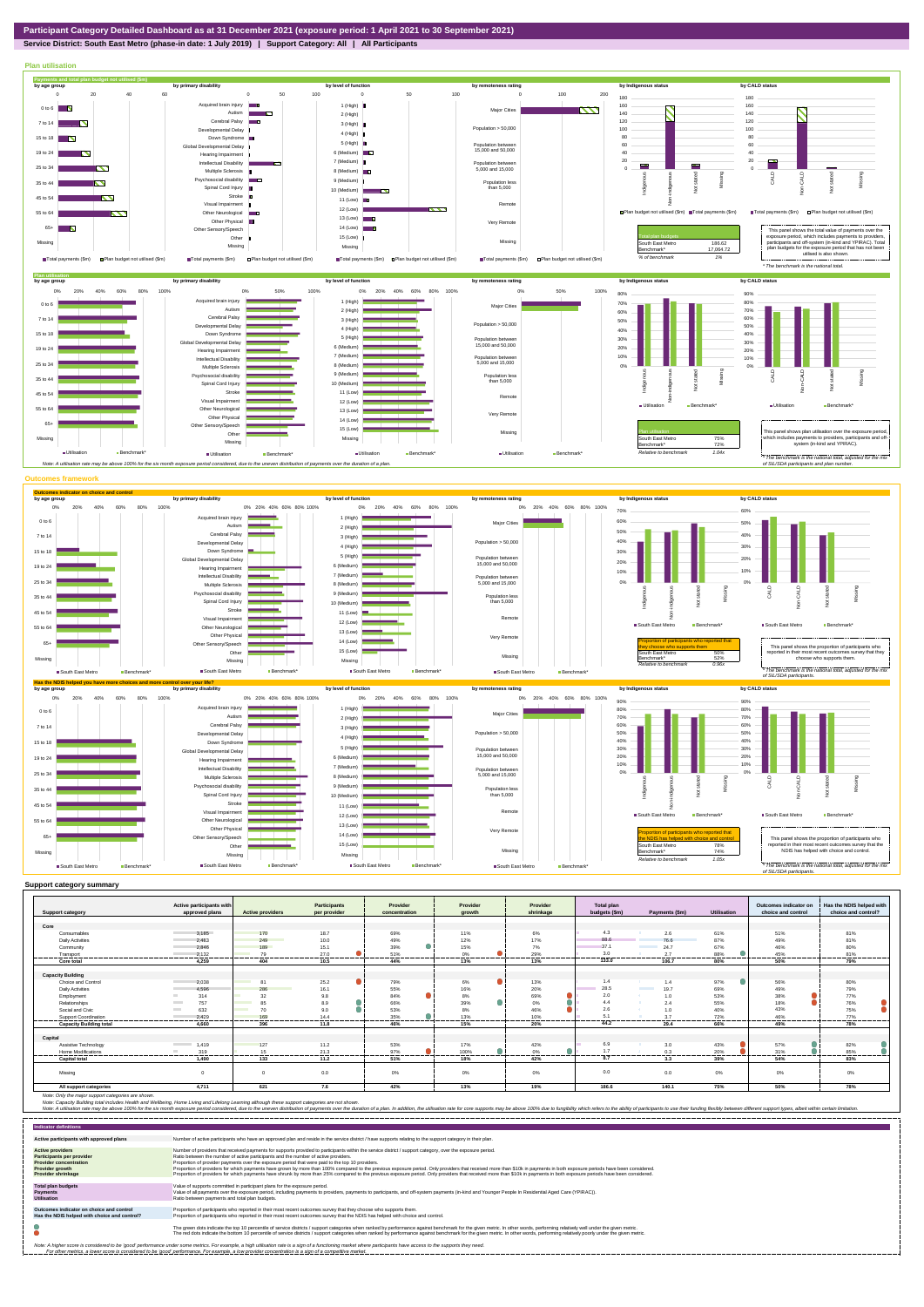# **Service District: South East Metro (phase-in date: 1 July 2019) | Support Category: All | Participants Receiving SIL/SDA**

![](_page_2_Figure_2.jpeg)

![](_page_2_Figure_3.jpeg)

![](_page_2_Figure_4.jpeg)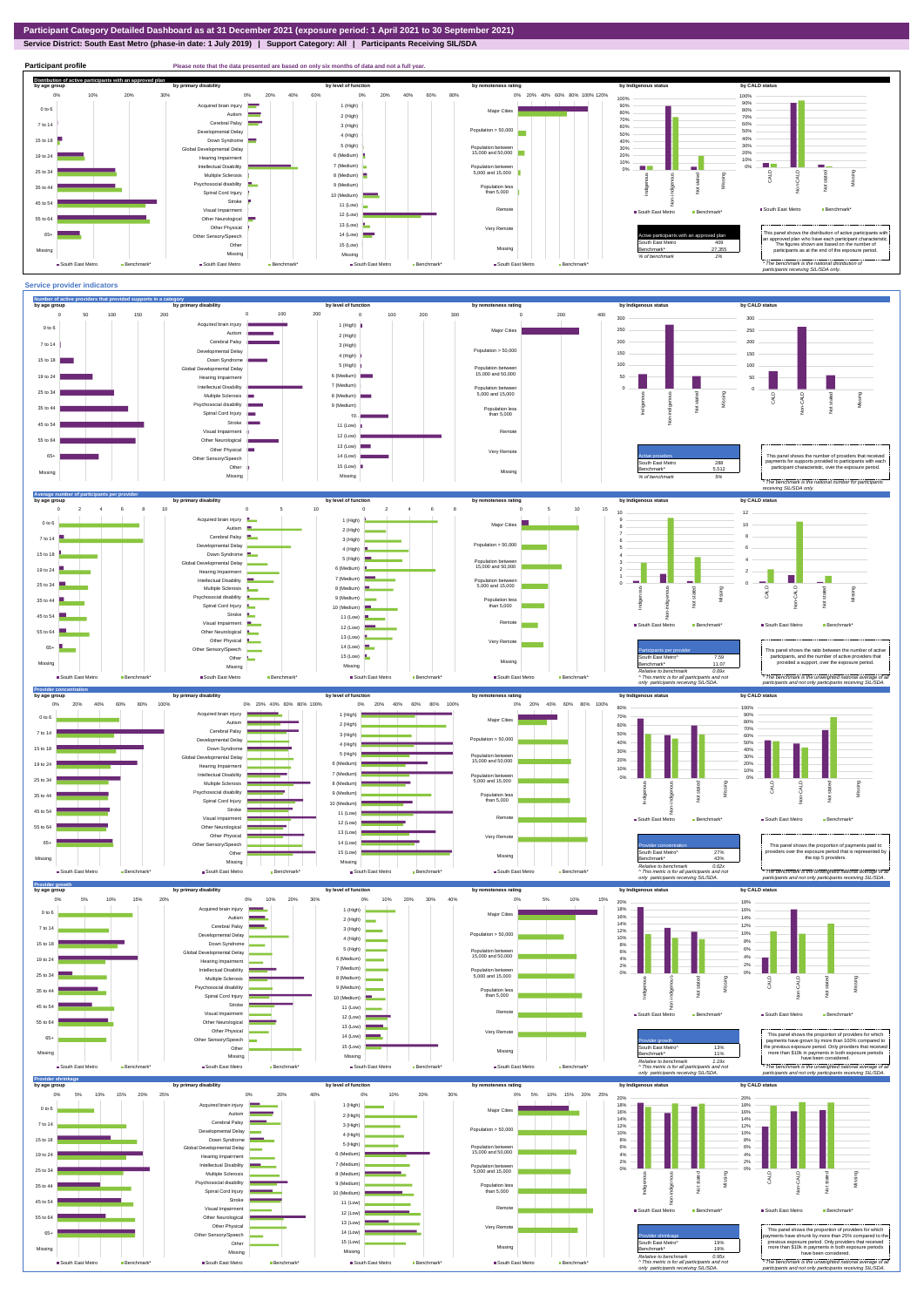![](_page_3_Figure_0.jpeg)

## **Service District: South East Metro (phase-in date: 1 July 2019) | Support Category: All | Participants Receiving SIL/SDA**

![](_page_3_Figure_2.jpeg)

| <b>Support category</b>        | Active participants with<br>approved plans | <b>Active providers</b>      | <b>Participants</b><br>per provider | Provider<br>concentration | Provider<br>arowth      | Provider<br>shrinkage | <b>Total plan</b><br>budgets (\$m) | Payments (\$m)                  | <b>Utilisation</b> | Outcomes indicator on<br>choice and control | Has the NDIS helped with<br>choice and control? |
|--------------------------------|--------------------------------------------|------------------------------|-------------------------------------|---------------------------|-------------------------|-----------------------|------------------------------------|---------------------------------|--------------------|---------------------------------------------|-------------------------------------------------|
|                                |                                            |                              |                                     |                           |                         |                       |                                    |                                 |                    |                                             |                                                 |
| Core                           |                                            |                              |                                     |                           |                         |                       |                                    |                                 |                    |                                             |                                                 |
| Consumables                    | 368                                        | 72                           | 5.1                                 | 86%                       | 17%                     | 0%                    | 1.0                                | 0.6                             | 63%                | 16%                                         | 79%                                             |
| <b>Daily Activities</b>        | 408                                        | 79                           | 5.2                                 | 69%                       | 16%                     | 16%                   | 45.5                               | 43.3                            | 95%                | 17%                                         | 78%                                             |
| Community                      | 396                                        | 87<br><b>Service Service</b> | 4.6                                 | 50%                       | 10%                     | 6%                    | 10.3                               | 7.0<br><b>Contract Contract</b> | 68%                | 17%                                         | 78%                                             |
| Transport                      | 395                                        | 46                           | 8.6                                 | 69%                       | 0%                      | 33%                   | 0.5                                | 0.3                             | 59%                | 16%                                         | 78%                                             |
| Core total                     | 409                                        | 171                          | 2.4                                 | 64%                       | 15%                     | 12%                   | 57.3                               | 51.3                            | 89%                | 17%                                         | 78%                                             |
|                                |                                            |                              |                                     |                           |                         |                       |                                    |                                 |                    |                                             |                                                 |
| <b>Capacity Building</b>       |                                            |                              |                                     |                           |                         |                       |                                    |                                 |                    | o                                           |                                                 |
| Choice and Control             | <b>Contract</b><br>96                      | 24<br><b>The Contract</b>    | 4.0                                 | 80%                       | $0\%$                   | 0%                    | 0.1                                | 0.1                             | 98%                | 24%                                         | 79%                                             |
| <b>Daily Activities</b>        | 407                                        | 106                          | 3.8                                 | 63%                       | 12%                     | 12%                   | 3.2                                | 2.4                             | 76%                | 17%                                         | 78%                                             |
| Employment                     | 42                                         |                              | 47                                  | 100%                      | 0%                      | 50%                   | 0.3                                | 0.3<br><b>ALC</b>               | 96%                | 15%                                         | 33%                                             |
| Relationships                  | 256                                        | 30                           | 6.6                                 | 84%                       | 42%                     | 0%                    | 1.9                                | 1.3                             | 66%                | 11%                                         | 78%                                             |
| Social and Civic               |                                            |                              | 5.0                                 | 100%                      | 0%                      | 0%                    | 0.0                                | 0.0                             | 40%                | 0%                                          | 50%                                             |
| Support Coordination           | 399<br>------                              | 77<br>-----                  | 5.2<br>------                       | 53%<br>.                  | 6%<br><b>CONTRACTOR</b> | 6%<br>.               | 0.5<br>.                           | 0.8                             | 86%<br>-------     | 16%<br>.                                    | 79%<br>------                                   |
| <b>Capacity Building total</b> | 409                                        | 173                          | 2.4                                 | 52%                       | 9%                      | 11%                   | 6.5                                | 4.9                             | 75%                | 17%                                         | 78%                                             |
| Capital                        |                                            |                              |                                     |                           |                         |                       |                                    |                                 |                    |                                             |                                                 |
| Assistive Technology           | 255                                        | 53                           | 4.8                                 | 68%                       | 0%                      | 42%                   | 1.6                                | 0.5                             | 33%                | 19%                                         | 77%                                             |
| Home Modifications             | 236                                        |                              | 59.0                                | 100%                      | 0%                      | 0%                    | 1.5                                | 0.2                             | 12%                | 15%                                         | 80%                                             |
| <b>Capital total</b>           | -------<br>323                             | -------<br>56                | .<br>5.8                            | <br>67%                   | .<br>$0\%$              | .<br>42%              | ------<br>3.0                      | ---------<br>0.7                | ------<br>23%      | .<br>18%                                    | .<br>79%                                        |
| Missing                        |                                            | $\Omega$                     | 0.0                                 | 0%                        | $0\%$                   | 0%                    | 0.0                                | 0.0                             | 0%                 | 0%                                          | 0%                                              |
| All support categories         | 409                                        | 288                          | 1.4                                 | 62%                       | 14%                     | 15%                   | 66.9                               | 56.9                            | 85%                | 17%                                         | 78%                                             |

| <b>Indicator definitions</b>                                                                                                                 |                                                                                                                                                                                                                                                                                                                                                                                                                                                                                                                                                                                                                                                                                                                                                                                                                 |
|----------------------------------------------------------------------------------------------------------------------------------------------|-----------------------------------------------------------------------------------------------------------------------------------------------------------------------------------------------------------------------------------------------------------------------------------------------------------------------------------------------------------------------------------------------------------------------------------------------------------------------------------------------------------------------------------------------------------------------------------------------------------------------------------------------------------------------------------------------------------------------------------------------------------------------------------------------------------------|
| Active participants with approved plans                                                                                                      | Number of active participants who have an approved plan and reside in the service district / have supports relating to the support category in their plan.                                                                                                                                                                                                                                                                                                                                                                                                                                                                                                                                                                                                                                                      |
| <b>Active providers</b><br>Participants per provider<br><b>Provider concentration</b><br><b>Provider growth</b><br><b>Provider shrinkage</b> | Number of providers that received payments for supports provided to participants within the service district / support category, over the exposure period,<br>Ratio between the number of active participants and the number of active providers.<br>Proportion of provider payments over the exposure period that were paid to the top 10 providers.<br>Proportion of providers for which payments have grown by more than 100% compared to the previous exposure period. Only providers that received more than \$10k in payments in both exposure periods have been considered.<br>Proportion of providers for which payments have shrunk by more than 25% compared to the previous exposure period. Only providers that received more than \$10k in payments in both exposure periods have been considered. |
| <b>Total plan budgets</b><br><b>Payments</b><br><b>Utilisation</b>                                                                           | Value of supports committed in participant plans for the exposure period.<br>Value of all payments over the exposure period, including payments to providers, payments to participants, and off-system payments (in-kind and Younger People In Residential Aged Care (YPIRAC)).<br>Ratio between payments and total plan budgets.                                                                                                                                                                                                                                                                                                                                                                                                                                                                               |
| Outcomes indicator on choice and control<br>Has the NDIS helped with choice and control?                                                     | Proportion of participants who reported in their most recent outcomes survey that they choose who supports them.<br>Proportion of participants who reported in their most recent outcomes survey that the NDIS has helped with choice and control.                                                                                                                                                                                                                                                                                                                                                                                                                                                                                                                                                              |
|                                                                                                                                              | The green dots indicate the top 10 percentile of service districts / support categories when ranked by performance against benchmark for the given metric. In other words, performing relatively well under the given metric.<br>The red dots indicate the bottom 10 percentile of service districts / support categories when ranked by performance against benchmark for the given metric. In other words, performing relatively poorly under the given metri                                                                                                                                                                                                                                                                                                                                                 |
|                                                                                                                                              | Note: A higher score is considered to be 'good' performance under some metrics. For example, a high utilisation rate is a sign of a functioning market where participants have access to the supports they need.<br>For other metrics, a lower score is considered to be 'good' performance. For example, a low provider concentration is a sign of a competitive market.                                                                                                                                                                                                                                                                                                                                                                                                                                       |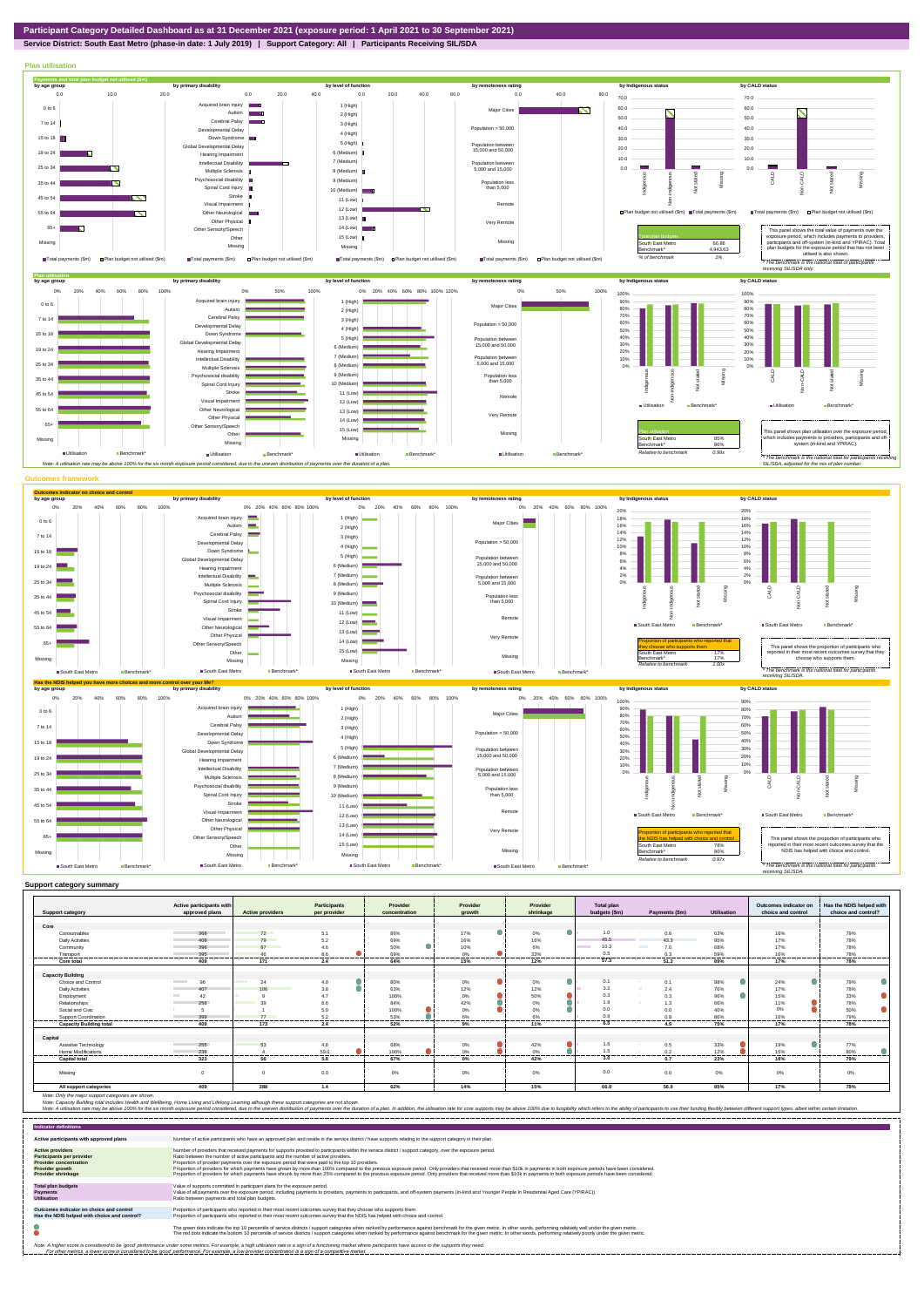## **Service District: South East Metro (phase-in date: 1 July 2019) | Support Category: All | Participants Not Receiving SIL/SDA**

**Participant profile Please note that the data presented are based on only six months of data and not a full year.** 

![](_page_4_Figure_3.jpeg)

![](_page_4_Figure_4.jpeg)